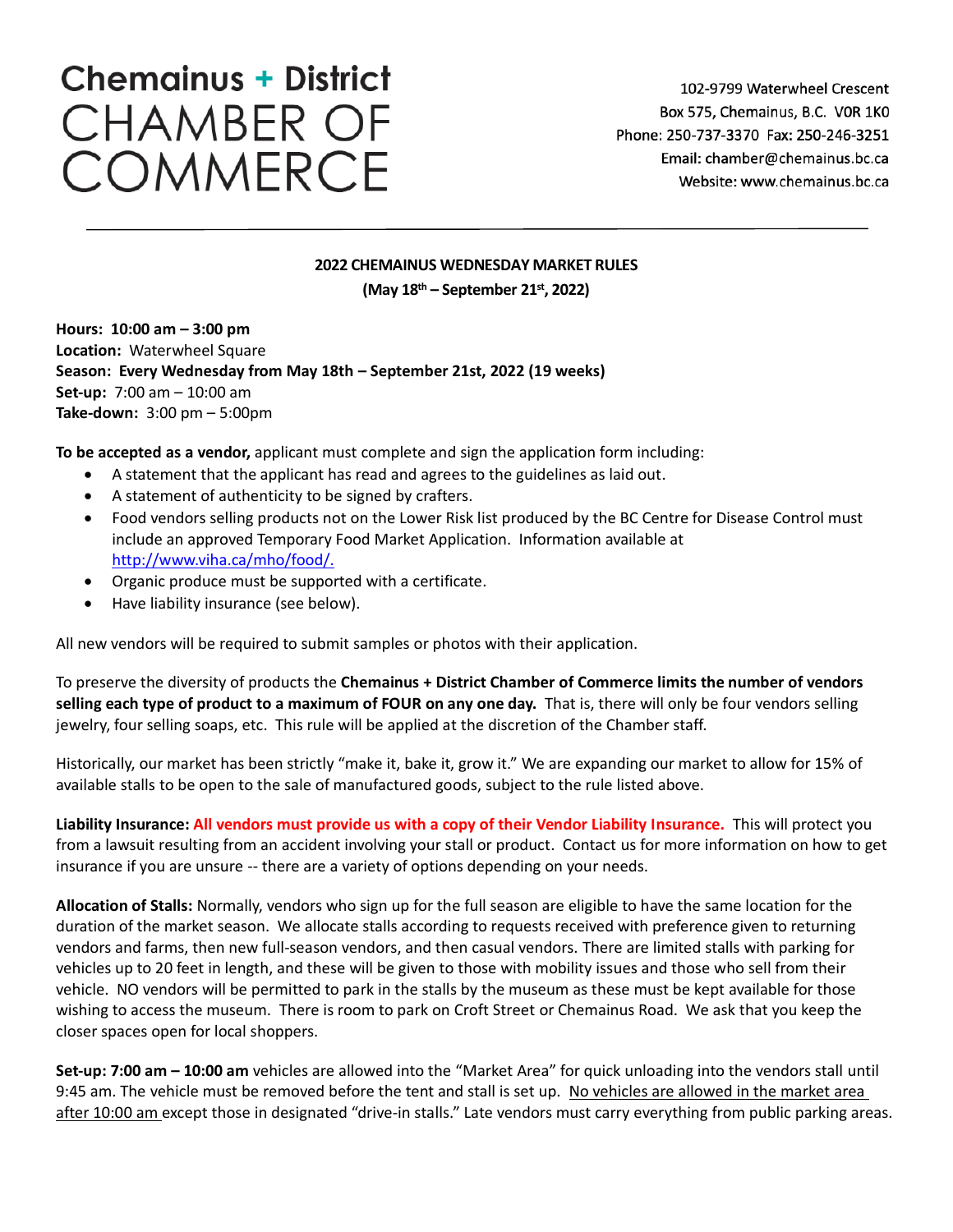#### **Parking:**

- Absolutely no parking is allowed in the Chemainus Public Market parking lot or in front of any other bricks and mortar businesses in town. Save these spots for our customers.
- Free, public parking is available along Croft Street, Alder Street, Victoria Street and Chemainus Road.

#### **Vendors:**

- Are all assigned a 10'x10' space within the market area.
- Must provide their own display equipment, shelter, signs, chairs etc.
- Stock the stall fully before the start of the market.
- Keep the stall space and surrounding area clean; keep all surfaces clean and sanitary.
- Clearly display the name of the vendor and/or farm.
- Maintain attractive marketing and display of products.
- Ensure that all current provincial health regulations are met.

#### **Products/Produce:**

- Should be appropriately packaged, containers should be clean and sanitary.
- May be sold by weight, by the bag or container, or by the piece (e.g.5 for \$2.00).
- Should reflect a true market value for similar products in our area. **Discounting, undercutting market value and dumping of produce are not allowed.**
- Should be clearly and fully labeled with all ingredients listed.
- Value-added products should carry the producer's name and address, phone number or website/e-mail.

## **Market Conduct**, vendors are expected to:

- Not interfere with customers' access to neighboring stalls or the flow of customers.
- Be polite and courteous to other vendors and the public.
- No yelling or haggling costumers away from other vendors tents.
- Not smoking, vaping or consumption of alcohol in the market area.
- Not use foul language.
- No playing of amplified music unless otherwise approved by the event coordinator.

**We reserve the right to remove vendors and their stalls from the market area** if their conduct is unreasonable or contrary to the market rules and safety guidelines.

**Take-Down**: **3:00 pm – 5:00 pm** the stall should be packed up, tent collapsed, and all items moved to the rear of the stall before the vehicle is brought in for loading. Vendors should remove and "pack out" all garbage at the end of the day.

**Cancellations/Refunds:** If a vendor is unable to attend the Wednesday Market, they must notify the Chamber staff by phone at 250-737-3370 no later than 4:00 pm the Tuesday prior to the market. Failure to do this will lead to a warning the first time, repeated incidents may lead to a permanent suspension from the event and/or loss of pre-assigned space. Fees are non-refundable.

**Disputes:** The Chamber staff has the authority to regulate all market activities on site. To appeal a decision made by the Chamber staff, write to: The Events Committee, Chemainus + District Chamber of Commerce, PO Box 575, Chemainus, BC V0R 1K0.

> **Please return completed application to the Chemainus Visitor Centre By Post:** Box 575, Chemainus, BC, V0R 1K0 **By Fax:** 250-246-3251 **| By Email:** [chamber@chemainus.bc.ca](mailto:chamber@chemainus.bc.ca)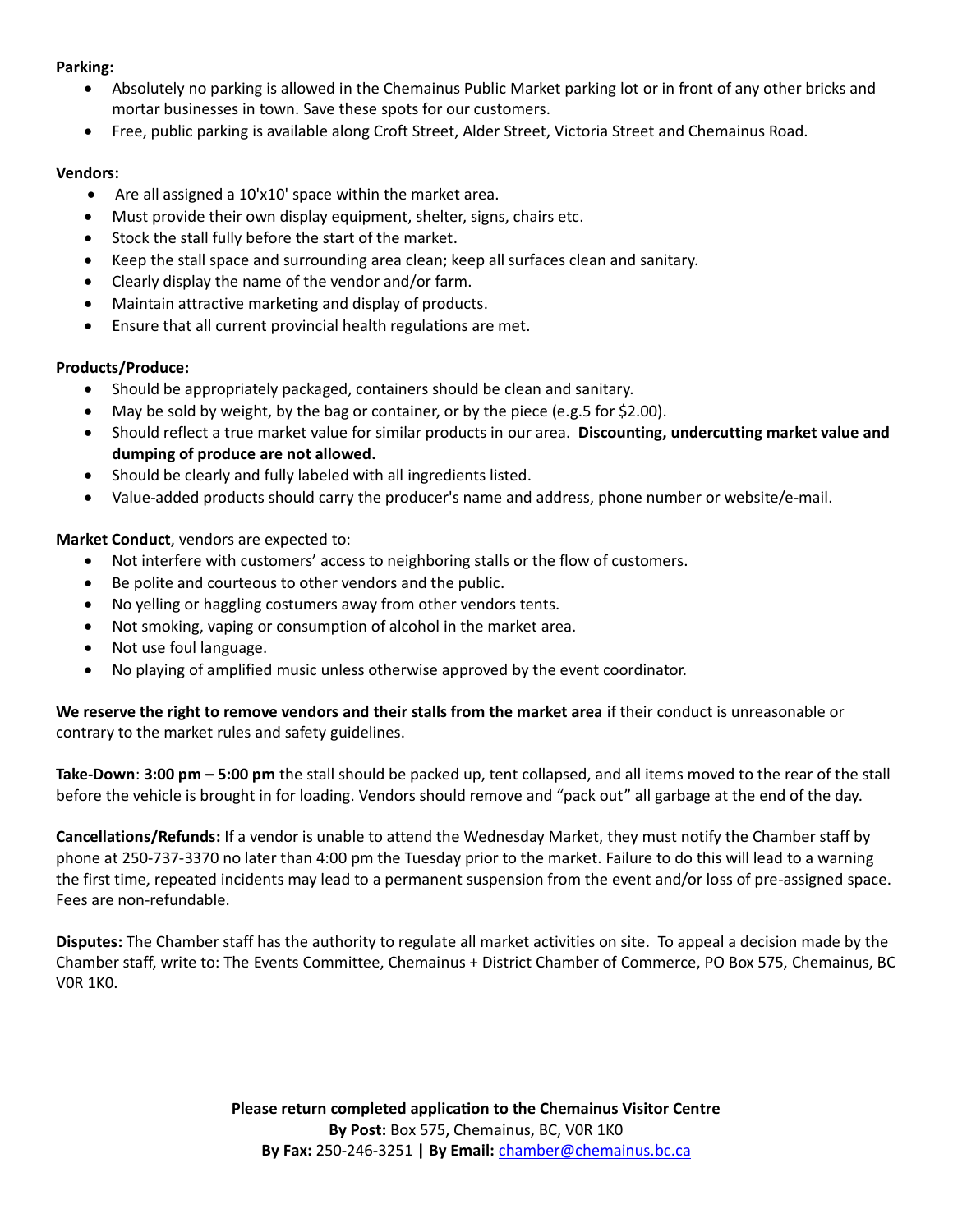# **Chemainus + District CHAMBER OF COMMERCE**

## **2022 CHEMAINUS WEDNESDAY MARKET VENDOR APPLICATION (May 18th – September 21st, 2022)**

|             |                                                |                                                                            | Mailing Address: National Address: National Address: National Address: National Address: National Address: National Address: National Address: National Address: National Address: National Address: National Address: Nationa |
|-------------|------------------------------------------------|----------------------------------------------------------------------------|--------------------------------------------------------------------------------------------------------------------------------------------------------------------------------------------------------------------------------|
|             |                                                |                                                                            |                                                                                                                                                                                                                                |
|             |                                                |                                                                            |                                                                                                                                                                                                                                |
|             |                                                |                                                                            |                                                                                                                                                                                                                                |
| this form.) |                                                |                                                                            | Please list the types of products that you will be selling. (If more space is needed, please use the back of<br>,我们也不会有什么。""我们的人,我们也不会有什么?""我们的人,我们也不会有什么?""我们的人,我们也不会有什么?""我们的人,我们也不会有什么?""我们的人                               |
|             | <b>Package Options:</b>                        |                                                                            |                                                                                                                                                                                                                                |
|             |                                                | $\circ$ Full 19 Week Season: \$333.33 + \$16.67 GST = \$350.00             |                                                                                                                                                                                                                                |
| $\circ$     |                                                | 10 Week Block: $$239.10 + $11.90$ GST = \$250.00                           |                                                                                                                                                                                                                                |
| $\circ$     | 5 Week Block: \$123.81 + \$6.19 GST = \$130.00 |                                                                            |                                                                                                                                                                                                                                |
| $\circ$     |                                                | chamber@chemainus.bc.ca by 4:00 pm, Monday of the week you wish to attend. | Week-by-Week Vendor: $$28.57 + $1.43$ GST = \$30.00 payable on Market Day. Reservations are<br>required. Contact the Chemainus + District Chamber of Commerce at 250-737-3370 or                                               |

**Payment methods:** Cash | Cheque | Debit/Credit | E-Transfer to **chamber@chemainus.bc.ca**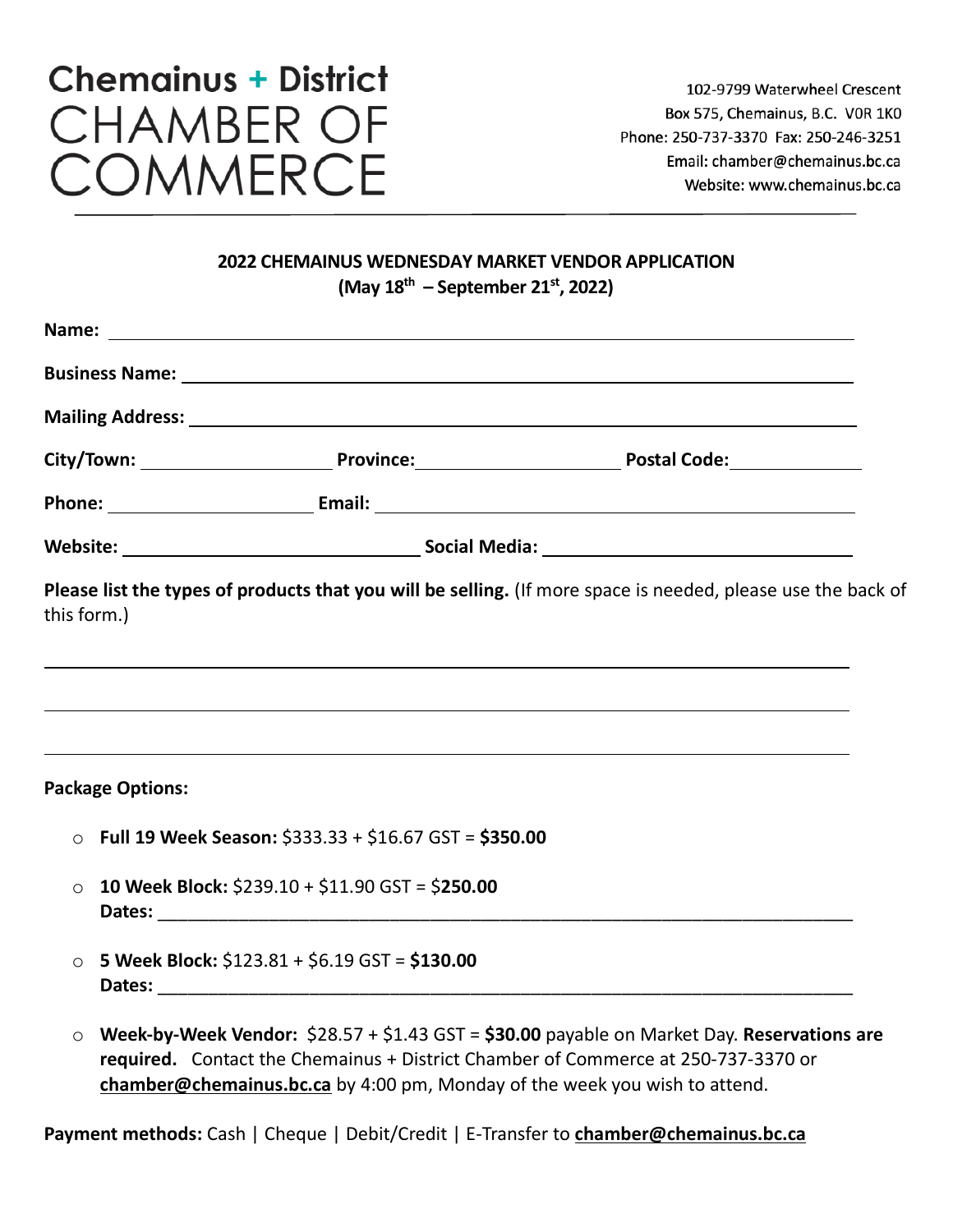**Vendors are solely responsible for their products, equipment and other possessions, and for their business practices.** By making application to the Chemainus + District Chamber of Commerce Wednesday Market for vendor status, the vendor agrees to indemnify and save harmless the Chamber, its directors, employees, and agents, from any loss incurred by the vendor, or from any action or claim of any nature made by any person.

## **FOOD VENDORS**

If you are selling higher risk foods, please attach a copy of:

- ☐ An **approved** Temporary Food Market Application.
- ☐ An **updated** Food Safe Certificate.

If you are Certified Organic, please indicate the following:

- ☐ **Certifying body:**  ☐ **Grower or Stamp Number:**
- 

## **CRAFTER AND ARTIST DECLARATION**

☐ I, (*print name*) , certify that all works of art and/or crafts that I propose to offer for sale at my stall at the Chemainus Wednesday Market are handmade on Vancouver Island and/or the Gulf Islands.

## **LIABILITY INSURANCE DECLARATION**

☐ I, (*print name*) , have liability insurance that includes coverage during the Chemainus Wednesday Market 2021.

 $\Box$  I have attached proof of this insurance (the front page of your policy that lists the insurer and amount of coverage, or a letter from your insurance company)

#### **OR**

 $\Box$  I will ensure that the Chamber receives proof of insurance before the first day I attend the market.

#### **ALL VENDORS**

□ I, (print name) **intercollect and agree to** have read the "2022 Chemainus Wednesday Market Rules and agree to abide by all rules and regulations set out by the Chemainus + District Chamber of Commerce. I understand that failure to abide by these rules shall result in my exclusion from the market without reimbursement of any paid fees.

☐ I, (*print name*) , hereby consent to the collection, use, and disclosure of my personal and business information provided in this form. I understand and agree that this information, and photographs taken of myself and my vendor stall, may be disclosed to the public and to the media by the Chemainus + District Chamber of Commerce, and may be included in publicly disclosed committee and board reports, agendas, and on the Chemainus + District Chamber of Commerce's website, and social media platforms.

□ I, (print name) \_\_\_\_\_\_\_\_\_\_\_\_\_\_\_\_\_\_\_\_\_\_\_\_\_\_\_\_\_\_\_\_, hereby consent to the use of the email address listed above for commercial electronic message and communication purposes from the Chemainus + District Chamber of Commerce.

 *Applicant Signature**Date*

**Please return completed application to the Chemainus + District Chamber of Commerce By Post:** Box 575, Chemainus, BC, V0R1K0 | **By Fax:** 250-246-3251 **| By Email:** chamber@chemainus.bc.ca

**For Office Use Only:** □ Receipt □ Website □ Email Newsletter